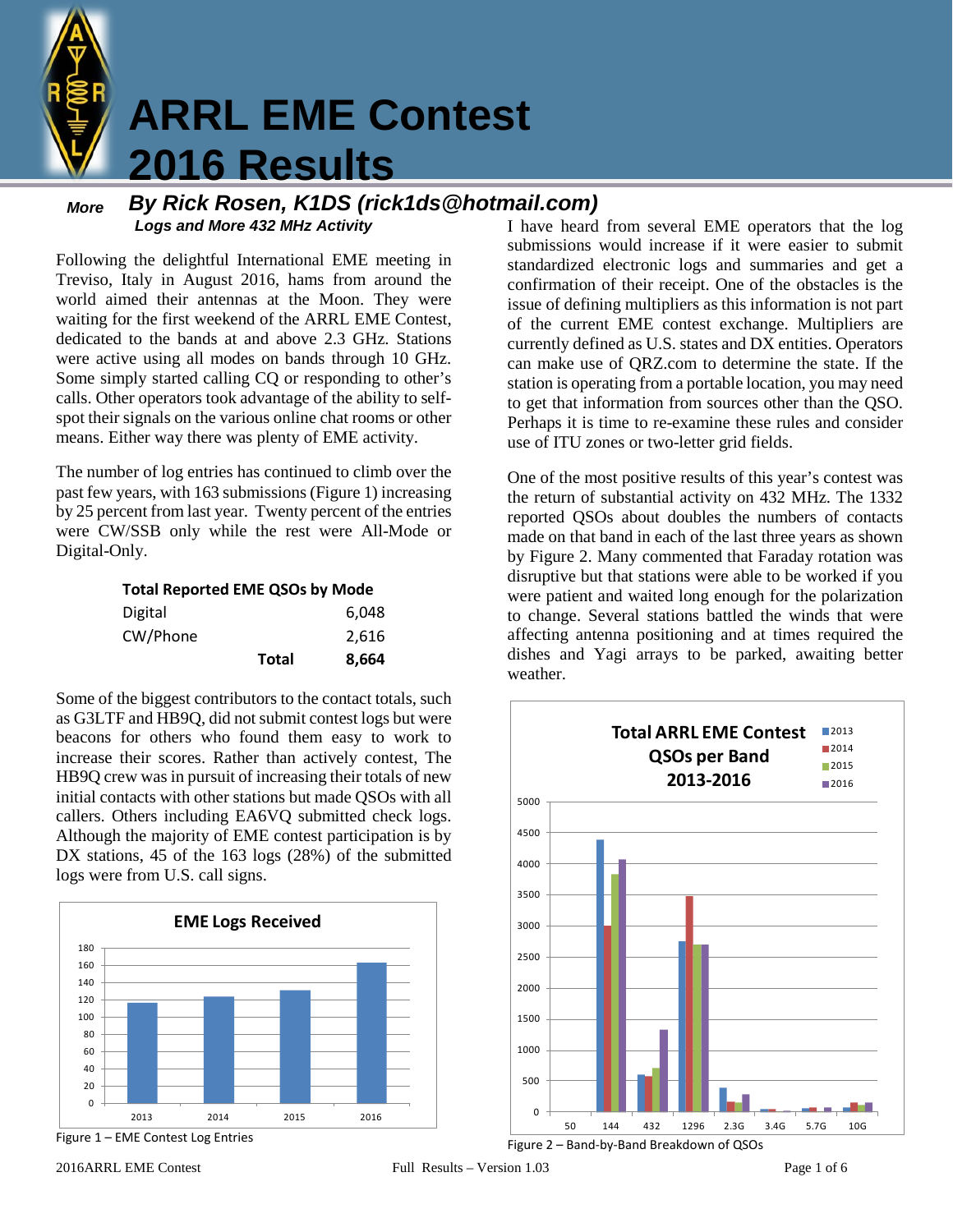| <b>Total Reported EME QSOs by Band</b> |       |       |  |
|----------------------------------------|-------|-------|--|
| 144 MH <sub>7</sub>                    |       | 4,080 |  |
| 432 MH <sub>7</sub>                    |       | 1,332 |  |
| 1296 MH <sub>7</sub>                   |       | 2,707 |  |
| $2.4$ GHz                              |       | 285   |  |
| 3.4 GHz                                |       | 27    |  |
| $5.7$ GHz                              |       | 72    |  |
| $10$ GHz                               |       | 161   |  |
|                                        | Total | 8.664 |  |

The number of contest QSOs is significantly underreported by using only the submitted logs. This year it appears that a third of the participants sent in their logs and summaries. Of the 163 total logs received, 79 of them included QSOs on 144 MHz and 50 submissions indicated contacts on 432 MHz. However, Conrad, PA5Y's log included 203 QSOs on 144 MHz and Bernd, DL7APV had 127 QSOs on 432 MHz in his log. Other bands confirm the percentage of submitted logs as we found 16 with contacts on 2.3 GHz, but Franta, OK1CA reported 43 QSOs on that band. Only 8 logs showed contacts on 5.7 GHz, but the OK1KIR log had 19 QSOs on that band. Lastly, on 10 GHz we saw entries from 10 stations but OZ1LPR logged 33 QSOs there.



VE4MA reports, "Had a lot of fun on 432...just like the old days in the 80s. I was using a small 3 m dish and 400W on CW and JT. I changed to a more optimum feed PY2BS/ W5LUA dual polarity Patch feed for the second weekend. The Big signals were greater than 20 dB/ N on the SDR radio. (Photo courtesy of Barry Malowanchuk, VE4MA)

To be able to make EME QSOs, the most significant component is the antenna, optimized for gain and moontracking. Next is a high-gain, low-noise preamp, preferably mounted as close to the antenna as possible and protected from transmitted power with relays. With the ease of adding an inexpensive USB dongle or an SDR radio, the excitement of moonbounce communication is within reach of every VHF-equipped ham. The VK3UM (SK) EME calculator is a most useful tool for planning the

antenna and power needs for making moonbounce contacts. (**www.vk3um.com/eme%20calculator.html**)

More and more VHF+ operators are finding that they can make EME QSOs with modest modification to their existing stations. Matej, OK1TEH managed to work 30 QSOs on CW and digital modes with a single 23-element Yagi and 800 watts. Victor, UA1OEJ used a single 18 element Yagi and a kW of power to make 39 QSOs on 144 MHz.

Several stations were able to make contacts with single Yagis and modest power in the 200-400 watt range.

- K7ULS had 5 digital QSOs on 432 MHz using only 70 watts and a single 9-wavelength Yagi.
- The WD5AGO team made 2 CW contacts with 250 watts and their 13 ft x 4 ft homebrew 1296 MHz horn.
- Even though Hannes, OE5JFL did not submit a contest log, his use of a homebrew horn and an 80 W SSPA (solid-state power amplifier) on 1296 MHz was unique. He positioned the horn by hand on his balcony and made 6 JT-65 QSOs in a 2 hour Moon window.
- Although no log was submitted was submitted for their 10 GHz operations, with their 4.6 meter dish the Stanford University station, W6YX worked VK7MO who was using a mere 76 cm diameter dish.



• KG6NUB put the 3 ft-long Yagi on a tripod and aimed it at the Moon (see photo) — with a small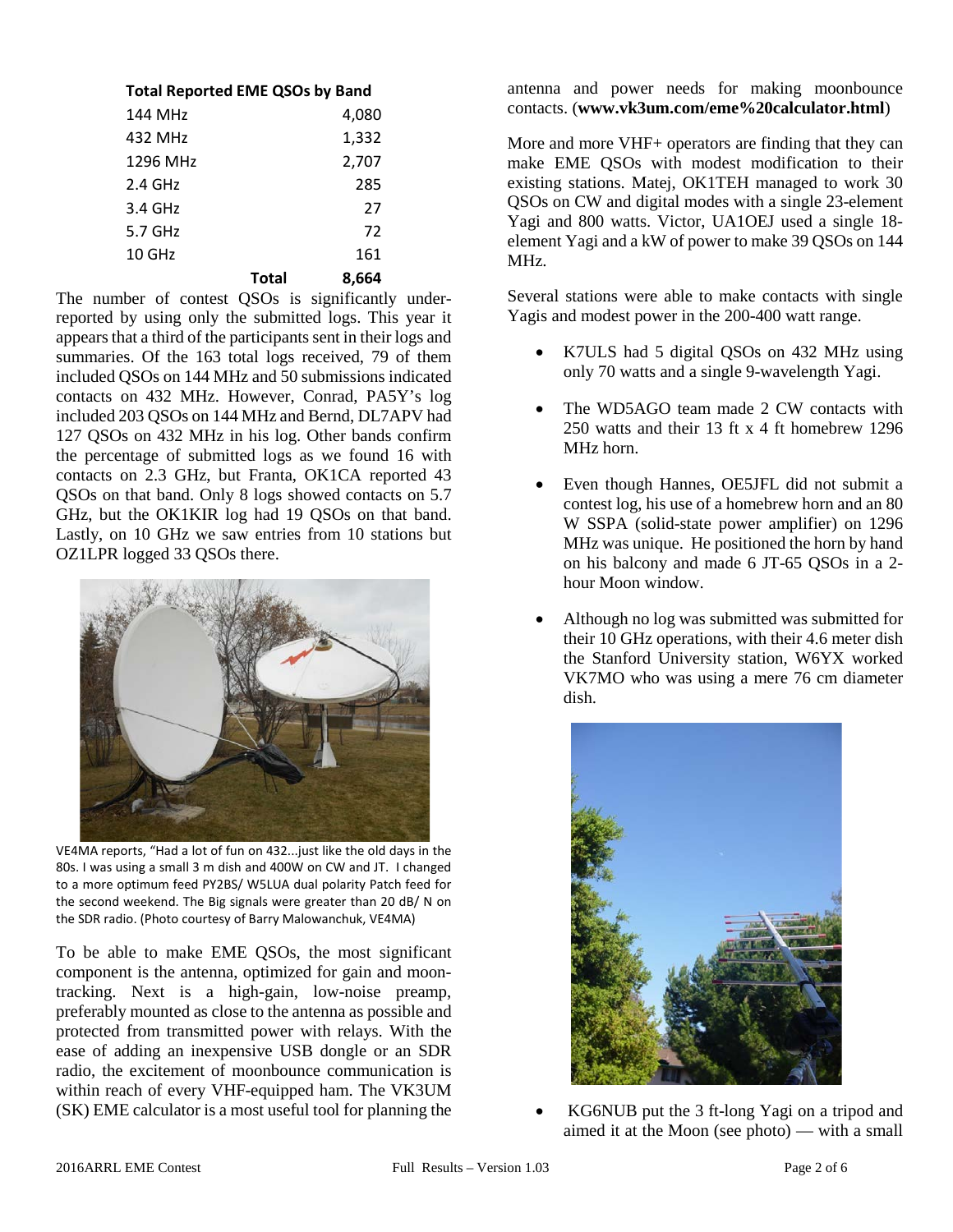brick amplifier he was able to work 3 QSOs on 432 MHz.

All submitted logs are included in the on-line listings, even those with just 1 QSO like David, 4X1DG and Vladimir, RX8XR with 8 QSOs from rural Russia. With a range from 1 to 350 QSOs, the average station entry had 53 contacts. Figure 3 details the ARRL EME contest CW/SSB and digital activity over the past four years. The growth of activity has largely been in the use of the digital modes; however, there is still a substantial amount of CW/SSB, especially on bands from 1296 MHz and up.



Figure 3 – EME Contest QSOs (Red = CW, Green = Digital)

Those operators who were active on EME for the ARRL weekends shared their results and experiences on the moon-net email reflector (**mailman.pe1itr.com/mailman/listinfo/moon-net**) and on the pages of the monthly on-line 432 MHz & Up EME Newsletter, published by Al, K2UYH (**www.nitehawk.com/rasmit/em70cm.html**).

# **Single-Operator Highlights**

There were 147 Single-Op logs submitted. Franta, OK1CA topped the All-Band, CW-Only entries with 166 QSOs across all bands from 432 MHz–10 GHz. DL8UCC worked 8 CW-Only QSOs on 144 MHz. SM4IVE cranked out 58 CW-Only QSOs on 432 MHz for first in that category. G4CCH made a total of 91 QSOs with 37 multipliers to top the 1296 MHz CW-Only category.

Dmitry, UA3PTW has set an all-time record as a Single-Operator, All-band, All-Mode with his score of 6.020 million points. This is more than double the previous Single-Op record score and comes close to the all-time Multiop high score of 6.643 million by the K1JT team in 2010. He has often been a Single-Op leader in recent years. His 350 contacts and 172 multipliers were made across 5 bands including 144, 432, 1296 MHz, 2.3, and 5.7 GHz, with 25% on CW and 75% on digital modes. Gunars, YL2GD was second in this category with a score of 2.1 million using the 144, 432 and 1296 MHz bands.

PA5Y beat the competition in the 144 MHz All-Mode group turning in 203 QSOs with an 83-multiplier log. Running a close second was Ladislav, OK1DIX with 190 QSOs and 78 multipliers. This was the most popular entry category with 54 stations submitting logs.

Bernd, DL7APV was first in the 432 MHz All-Mode category with 110 digital and 17 CW QSOs. On the 1296 MHz band, Marek, OK2DL came in first with 79 CW and 39 digital contacts and 39 multipliers for a 460K score. LZ1DX was first of three in the 2.3 GHz band entries making 22 CW contacts for a score of 44K points. The author's efforts were limited to that band with 13 CW contacts.

Alex, ZS6EME had 8 CW and 1 digital 2.3 GHz QSOs operating from his new location. All of us were glad to see that he has mastered CW for this contest. Nickolay used the special call sign EO25F with his 144 MHz Digital-Only operation, celebrating the 25th anniversary of Ukrainian independence. I'm sure many checked to see if this was a new DX entity when his call appeared.



A forest fire erupted in N8CQ's neighborhood, sparked by an electrical fire in a nearby house. The county firefighters and their fire trucks arrived to put it out and prevent any damage to his station. (Photo courtesy of Gary Abercrombie, N8CQ)

The literally hottest station on the air (see photo above) was Gary N8CQ. His 9.2 meter dish on 1296 MHz helped him make 37 QSOs. A forest fire erupted in his neighborhood sparked by an electrical fire in a nearby house. The county firefighters and their fire trucks arrived to put it out and prevent any damage to his station.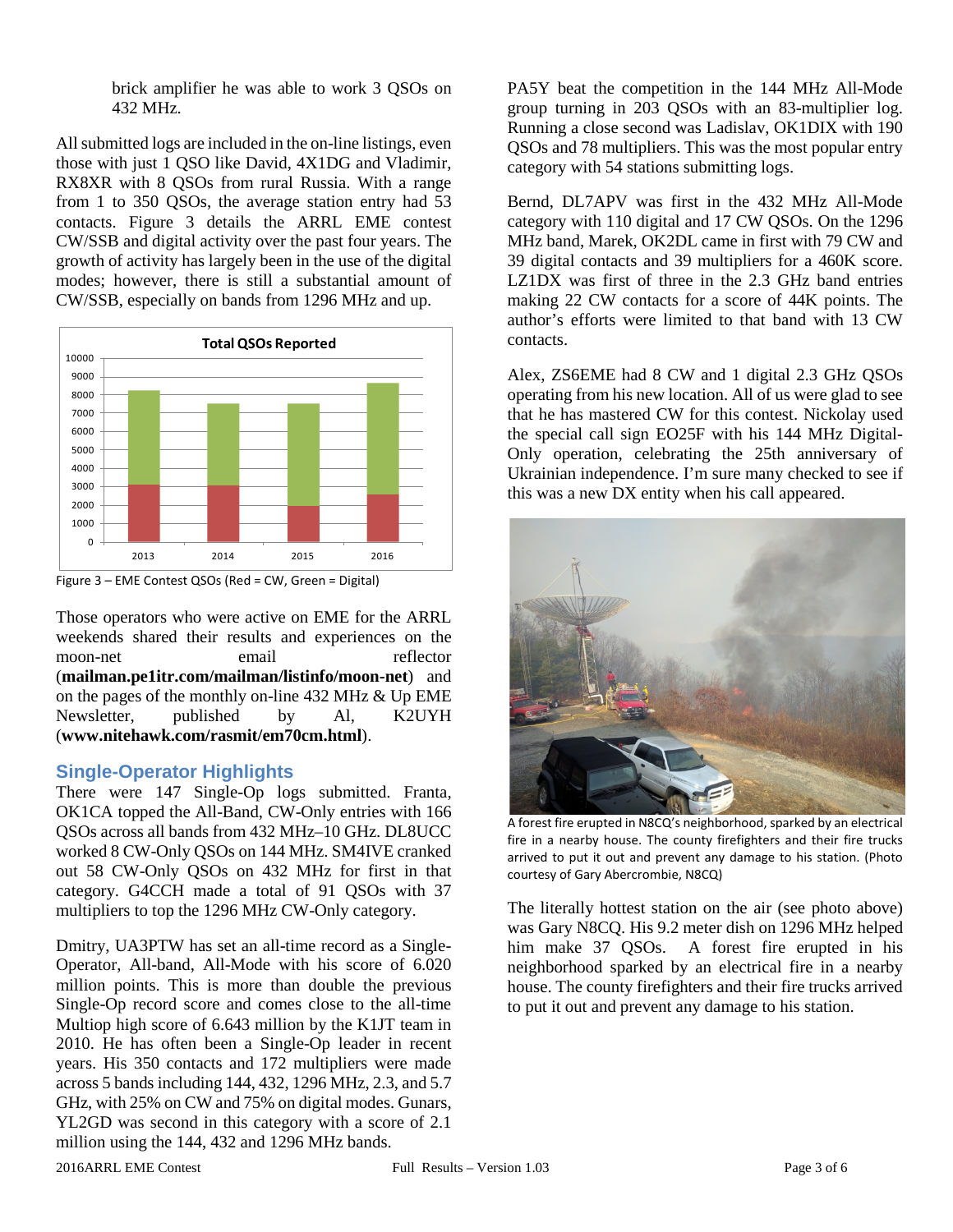

N5BF's first EME outing went well. "This was a great experience reminiscent of my early Novice days in amateur radio in 1972-3). I have a long list of station improvements and operator improvements to work on for next year's events. All (QSOs were made) on 1296 MHz (during the) October weekend, worked 22 stations with a multiplier of 17." (Photo courtesy of Courtney Duncan, N5BF)

## **Multioperator Highlights**

There were 16 Multioperator entries this year. The K2UYH team included Al along with W2HRO, NE2U, K2BMI, and K2TXB. Together they had QSOs on all bands from 144 MHz through 10 GHz for a score of 3.74 million to top the 6 other All-Band, All-Mode entries. The Kłodzka Group EME of SP6JLW, SP6OPN and SQ6OPQ turned in a 672K CW-Only score with 114 contacts using 432 MHz, 1296 MHz and 10 GHz under the SP6JLW call sign. Using the call SP6OPN, Jerzy and Andrzej had a CW-Only entry on 2.3 GHz and 3.4 GHz with 92K points. Guy, F2CT left his magnificent 5 GHz station in Brittany to be one of the operators of the 1296 MHz CW-Only F5KUG group including F6ABX, F6BKD, and F6GUS. The band was clearly busier than his previous 5 GHz experiences.

The W6YX group submitted only their 1296 MHz All-Mode log. Their 4 operators made a score of 279K with 48 CW and 34 digital contacts. Marco, S5ØP and his 3 colleagues operated 144 MHz Digital-Only and scored 1.3 million points with 174 QSOs. OH2PO together with OH2BGR, OH2HYT, and OH6DD continued their outstanding performance on 432 MHz netting 115 contacts; 28 CW and 87 digital. The DLØEF group of DF8ME, DK1FE, and DK2KA operated exclusively on 10 GHz CW and contacted 13 stations.

A rare DX entity was activated on 144 MHz and 432 MHz as Chris, PA2CHR and Jos, PA3FYC put together a portable operation E44CM in Jericho, licensed by the Palestinian Authority. Together they managed to make 95

QSOs using digital and CW for a score of 551K points, creating quite a pile-up while active.



K7ULS made 5 432 MHz QSOs from 8000-ft elevation on Powder Mountain in DN41. (Photo courtesy of Michael White, K7ULS)

## **Future EME Activity**

As more hams discover the excitement of EME, sending and receiving signals that have travelled almost 500,000 miles in space, we are seeing increased moonbounce activity with each passing year. Continued improvements in technology for higher transmit power and receiving weaker signals have improved the opportunity for various achievements, such as WAS and DXCC on the VHF, UHF and microwave bands. The recent release of the WSJT-X suite of digital communications programs including QRA64 will also enable smaller stations to get into the action and make contacts with more than just the biggest EME stations.

The 2017 EME weekends are Sept 9–10 for 2.3 GHz and up and Oct 7–8 and Nov 4–5 for 50–1296 MHz. Although there are other on-the-air activities on those weekends, these are ideal Moon position weekends, enhancing EME signals. Please participate and remember to submit a log of your activity.

A personal note of thanks to my XYL, Jani for editing assistance and to all the EME "Elmers" who have helped me get my signals on the Moon. Thanks also to all of those who sent me reports and pictures of their activity.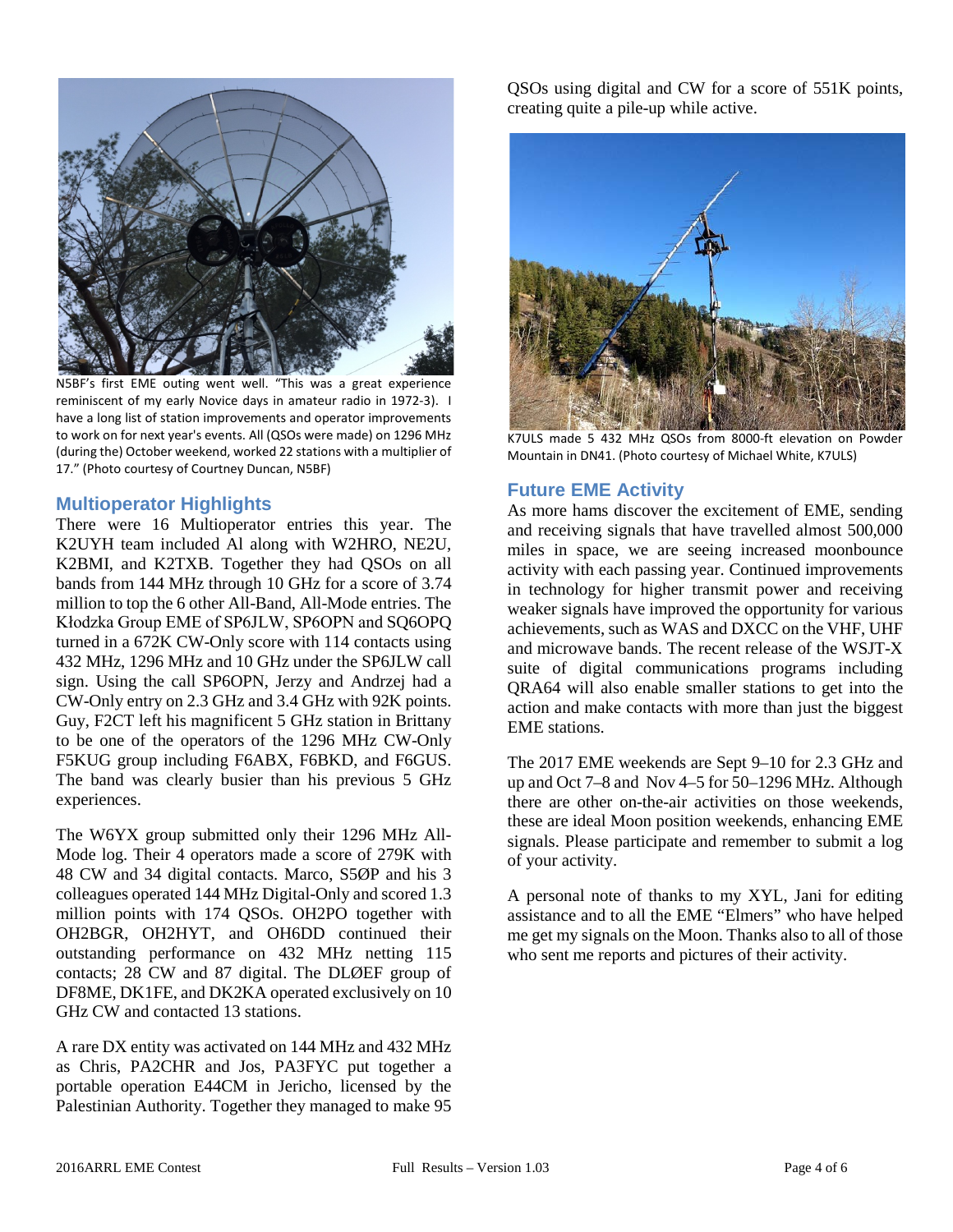| Call                                     | Score                                         | QSOs           | Mults |
|------------------------------------------|-----------------------------------------------|----------------|-------|
| SINGLE OPERATOR, CW/PHONE ONLY, ALL BAND |                                               |                |       |
| OK1CA                                    | 1,643,400                                     | 166            | 99    |
| WA6PY                                    | 501,500                                       | 85             | 59    |
| <b>UA4HTS</b>                            | 432,400                                       | 92             | 47    |
| S53MM                                    | 377,300                                       | 77             | 49    |
| KL6M                                     | 211,200                                       | 64             | 33    |
| IW2FZR                                   | 100,800                                       | 42             | 24    |
| SP3XBO                                   | 58,000                                        | 29             | 20    |
|                                          |                                               |                |       |
|                                          | SINGLE OPERATOR, ALL MODE, ALL BAND           |                |       |
| UA3PTW                                   | 6,020,000                                     | 350            | 172   |
| YL2GD                                    | 2,116,800                                     | 189            | 112   |
| DF3RU                                    | 1,312,200                                     | 162            | 81    |
| W5LUA                                    | 572,000                                       | 88             | 65    |
| OK1DFC                                   | 556,500                                       | 105            | 53    |
| EA8DBM                                   | 459,000                                       | 90             | 51    |
| WA2FGK                                   | 336,000                                       | 70             | 48    |
| SQ7D                                     | 309,600                                       | 72             | 43    |
| VE4MA                                    | 294,000                                       | 60             | 49    |
| <b>KNØWS</b>                             | 212,800                                       | 56             | 38    |
| SINGLE OPERATOR, CW/PHONE ONLY, 144 MHz  |                                               |                |       |
| DL8UCC                                   | 6,400                                         | 8              | 8     |
| F5VKV                                    | 400                                           | 2              | 2     |
|                                          |                                               |                |       |
|                                          | SINGLE OPERATOR, ALL MODE, 144 MHZ            |                |       |
| PA5Y                                     | 1,684,900                                     | 203            | 83    |
| OK1DIX                                   | 1,482,000                                     | 190            | 78    |
| SM4GGC                                   | 762,500                                       | 125            | 61    |
| LZ1DP                                    | 701,800                                       | 121            | 58    |
| K3RWR                                    | 588,000                                       | 105            | 56    |
| UR3EE                                    | 580,000                                       | 100            | 58    |
| W4YTB                                    | 540,600                                       | 106            | 51    |
| K1JT                                     | 473,200                                       | 91             | 52    |
| OK1DIG                                   | 461,100                                       | 87             | 53    |
| EO25F                                    | 455,900                                       | 97             | 47    |
|                                          |                                               |                |       |
| SINGLE OPERATOR, CW/PHONE ONLY, 432 MHZ  |                                               |                |       |
| SM4IVE                                   | 150,800                                       | 58             | 26    |
| I2FHW                                    | 71,400                                        | 34             | 21    |
| F6HLC                                    | 11,700                                        | 13             | 9     |
| JA9BOH                                   | 5,600                                         | 8              | 7     |
| <b>JAØTJU</b>                            | 5,600                                         | 8              | 7     |
| JH4JLV                                   | 4,900                                         | $\overline{7}$ | 7     |
|                                          |                                               |                |       |
| DL7APV                                   | SINGLE OPERATOR, ALL MODE, 432 MHZ<br>622,300 | 127            | 49    |
| UT5DL                                    | 200,600                                       | 59             | 34    |
| K3MF                                     | 179,800                                       | 58             | 31    |
| SM7THS                                   | 65,100                                        | 31             | 21    |
| OK1TEH                                   | 64,000                                        | 32             | 20    |
| VK4EME                                   | 63,800                                        | 29             | 22    |
| OK1YK                                    | 52,200                                        | 29             | 18    |
| KA1GT                                    | 46,800                                        | 26             | 18    |
| DK1KW                                    | 4,200                                         | $\overline{7}$ | 6     |
|                                          |                                               |                |       |

| <b>K7ULS</b>                            | 2,500   | 5    | 5     |
|-----------------------------------------|---------|------|-------|
|                                         |         |      |       |
|                                         |         |      |       |
|                                         |         |      |       |
| Call                                    | Score   | QSOs | Mults |
| SINGLE OPERATOR, CW/PHONE ONLY, 1.2 GHZ |         |      |       |
| G4CCH                                   | 336,700 | 91   | 37    |
| <b>I1NDP</b>                            | 292,400 | 86   | 24    |
| DL3EBJ                                  | 247,500 | 75   | 33    |
| SP6ITF                                  | 198,000 | 66   | 30    |
| OK1CS                                   | 186,000 | 62   | 30    |
| SM3AKW                                  | 150,000 | 60   | 25    |
| IK3COJ                                  | 132,300 | 49   | 27    |
| LZ2US                                   | 90,200  | 41   | 22    |
| N8CQ                                    | 85,100  | 37   | 23    |
| DJ8FR                                   | 71,400  | 34   | 21    |
| SINGLE OPERATOR, ALL MODE, 1.2 GHZ      |         |      |       |
| OK2DL                                   | 460,200 | 118  | 39    |
| RA3EC                                   | 351,000 | 90   | 39    |
| RA3AUB                                  | 282,200 | 83   | 34    |
| <b>DANTIA</b>                           | ממר מדר | C.A  | ົ     |

| RA3AUB                                 | 282,200                            | 83  | 34  |  |
|----------------------------------------|------------------------------------|-----|-----|--|
| PA3FXB                                 | 259,200                            | 81  | 32  |  |
| <b>ISYDI</b>                           | 132,500                            | 53  | 25  |  |
| N5BF                                   | 93,600                             | 36  | 26  |  |
| WA3RGQ                                 | 84,000                             | 35  | 24  |  |
| SP5GDM                                 | 82,800                             | 36  | 23  |  |
| RWØLDF                                 | 66,000                             | 33  | 20  |  |
| WA3GFZ                                 | 51,300                             | 27  | 19  |  |
|                                        | SINGLE OPERATOR, ALL MODE, 2.4 GHZ |     |     |  |
| LZ1DX                                  | 44,000                             | 22  | 20  |  |
| K1DS                                   | 15,600                             | 13  | 12  |  |
| ZS6EME                                 | 8,000                              | 10  | 8   |  |
|                                        | SINGLE OPERATOR, ALL MODE, 5.7 GHZ |     |     |  |
| OK1KIR                                 | 28,500                             | 19  | 15  |  |
| SINGLE OPERATOR, ALL MODE, 10 GHZ      |                                    |     |     |  |
| OZ1LPR                                 | 72,600                             | 33  | 22  |  |
| <b>F5IGK</b>                           | 10,000                             | 10  | 10  |  |
| MULTIOPERATOR, CW/PHONE ONLY, ALL BAND |                                    |     |     |  |
| SP6JLW (+SP6OPN,                       | 672,600                            | 114 | 59  |  |
| SQ6OPG)<br>SP6OPN (+SP6JLW)            | 91,800                             | 34  | 27  |  |
|                                        | MULTIOPERATOR, ALL MODE, ALL BAND  |     |     |  |
| K2UYH (+W2HRO,                         |                                    |     |     |  |
| NE2U, K2BMI, K2TXB)                    | 3,739,200                          | 246 | 152 |  |
| E44CM (PA2CHR,                         | 551,000                            | 95  | 58  |  |
| PA3FYC, ops)                           |                                    |     |     |  |
| LU1CGB (+LU8ENU,                       | 456,000                            | 80  | 57  |  |
| LU9DO, LU1AEE)                         |                                    |     |     |  |
| OZ9KY (OZ1GWD,                         |                                    |     |     |  |
| OZ1FKZ, OZ1PBS,                        | 331,100                            | 77  | 43  |  |
| OZ3Z, OZ5KM,                           |                                    |     |     |  |
| OZ5TG, OZ1DLD,ops)                     |                                    |     |     |  |

W4NH (K4SQC, W4ZST, WW8RR, WG8S, ops)

280,000 70 40